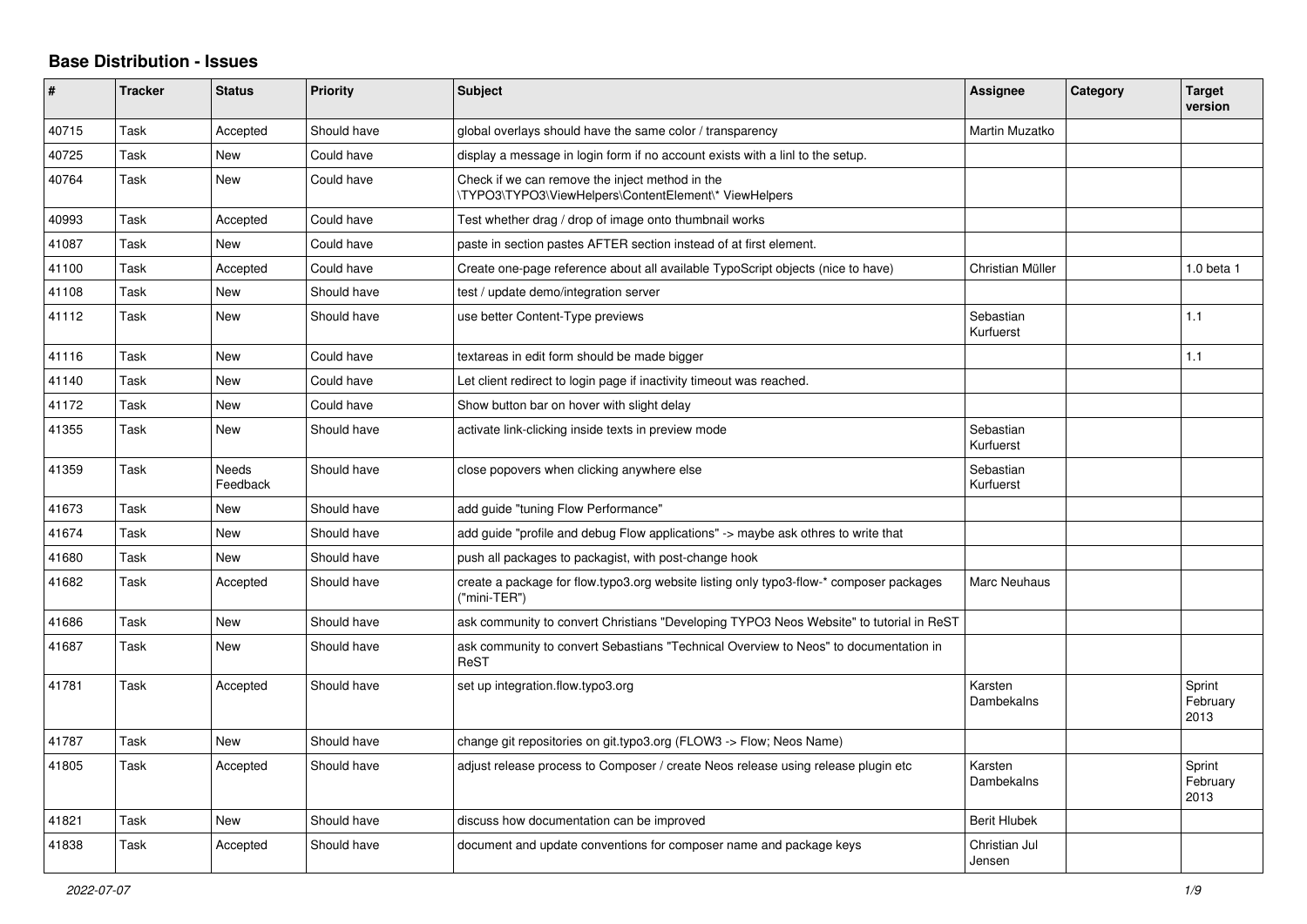| #     | <b>Tracker</b> | <b>Status</b>            | <b>Priority</b> | <b>Subject</b>                                                                                                                                                       | Assignee               | Category | <b>Target</b><br>version   |
|-------|----------------|--------------------------|-----------------|----------------------------------------------------------------------------------------------------------------------------------------------------------------------|------------------------|----------|----------------------------|
| 41845 | Task           | <b>Needs</b><br>Feedback | Should have     | write chapter on Testing in flow.typo3.org guide (Christian Peters takes over this task)                                                                             | Martin Muzatko         |          |                            |
| 41852 | Task           | <b>New</b>               | Should have     | Add default content styles inside the content elements package.                                                                                                      | <b>Berit Hlubek</b>    |          |                            |
| 41855 | Task           | <b>New</b>               | Should have     | Optimize the usability of the site creation wizard                                                                                                                   | <b>Berit Hlubek</b>    |          |                            |
| 41856 | Task           | <b>New</b>               | Should have     | Require the needed graphic modules for the site import and show a warning if the modules<br>are not found                                                            |                        |          |                            |
| 41859 | Task           | Accepted                 | Should have     | Create a standard library for common string, array and date functions in EEL                                                                                         | Christopher<br>Hlubek  |          |                            |
| 41872 | Task           | <b>New</b>               | Should have     | Detect if symlinks can be created                                                                                                                                    |                        |          |                            |
| 41876 | Task           | <b>New</b>               | Should have     | Make Neos UI work with Zurb Foundation (for example)                                                                                                                 |                        |          |                            |
| 41877 | Task           | <b>New</b>               | Should have     | Explore: Find a way to include Neos / Flow news via RSS                                                                                                              |                        |          |                            |
| 41878 | Task           | <b>New</b>               | Should have     | extract package management to own package                                                                                                                            |                        |          |                            |
| 41892 | Task           | <b>New</b>               | Should have     | Set up an environment for the demo site plus the domain name: neos.demo.typo3.org                                                                                    | Ben van 't Ende        |          |                            |
| 41973 | Task           | Accepted                 | Should have     | Align button bars for editables on top of the editable border to prevent overlay issues with<br>the content                                                          | Sebastian<br>Kurfuerst |          |                            |
| 42038 | Task           | <b>New</b>               | Must have       | Automatic save is not always in sync with content, content could be lost                                                                                             |                        |          |                            |
| 42206 | Task           | <b>New</b>               | Should have     | When a content element is hidden based on hiddenBeforeDateTime / hiddenAfterDateTime<br>the hidden CSS should also be applied (so the element should be transparent) |                        |          |                            |
| 42216 | Task           | <b>New</b>               | Should have     | Show at least some recognizable content of a node in the inspector panel. Now the header<br>property is used which only works for headlines                          |                        |          |                            |
| 42220 | Task           | <b>New</b>               | Should have     | "Uncaught ReferenceError: nextAnimation is not defined" javascript error on load (demo<br>package)                                                                   |                        |          |                            |
| 42246 | Task           | <b>New</b>               | Must have       | Use same DOM hierarchy for logged in backend user and public and do not render content<br>editing classes in public frontend                                         |                        |          |                            |
| 42248 | Task           | <b>New</b>               | Must have       | Move backend includes (JS and CSS) back to Neos package                                                                                                              |                        |          |                            |
| 44924 | Task           | Accepted                 | Should have     | Change the Post List view to use Expose                                                                                                                              | Marc Neuhaus           |          | Sprint<br>February<br>2013 |
| 44925 | Task           | <b>New</b>               | Should have     | Change the styling of Blog Posts with Expose to match the current styling                                                                                            | <b>Marc Neuhaus</b>    |          | Sprint<br>February<br>2013 |
| 44926 | Task           | Accepted                 | Must have       | Define roles for navigational landmarks                                                                                                                              | <b>Patrick Broens</b>  |          | Sprint<br>February<br>2013 |
| 44927 | Task           | Accepted                 | Must have       | Define roles for document structure                                                                                                                                  | <b>Patrick Broens</b>  |          | Sprint<br>February<br>2013 |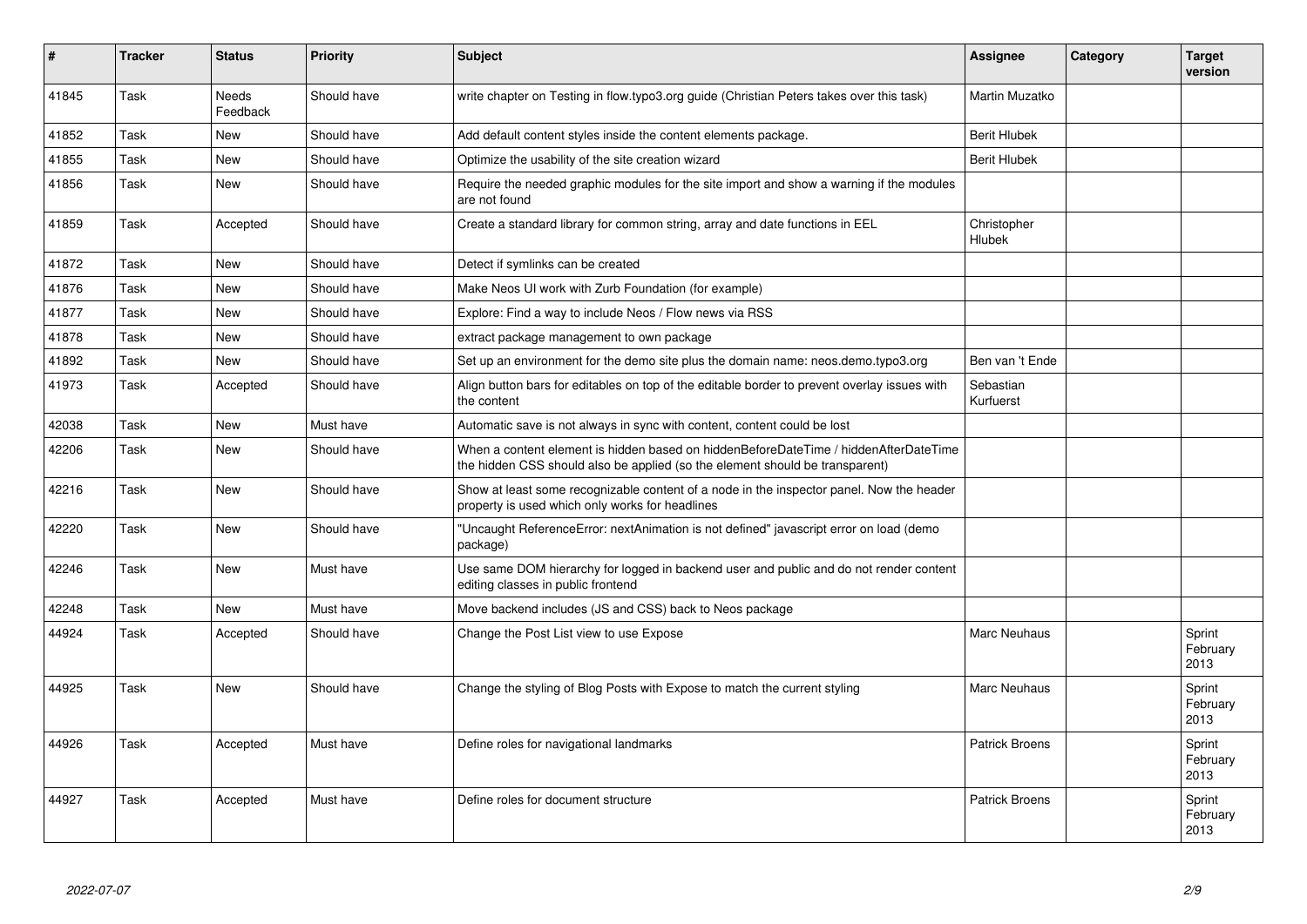| #     | <b>Tracker</b> | <b>Status</b> | Priority    | <b>Subject</b>                                                                          | <b>Assignee</b>        | Category | <b>Target</b><br>version   |
|-------|----------------|---------------|-------------|-----------------------------------------------------------------------------------------|------------------------|----------|----------------------------|
| 44929 | Task           | Accepted      | Must have   | Define roles for widgets                                                                | <b>Patrick Broens</b>  |          | Sprint<br>February<br>2013 |
| 44930 | Task           | Accepted      | Must have   | Check if parts marked as widget need HTML markup changes                                | <b>Patrick Broens</b>  |          | Sprint<br>February<br>2013 |
| 45049 | Task           | <b>New</b>    | Should have | Remove dependency on midgardNotifications                                               |                        |          |                            |
| 45501 | Task           | <b>New</b>    | Should have | Image Metadata in ContentEditing should be cached                                       |                        |          |                            |
| 48069 | Task           | <b>New</b>    | Should have | Make node migration more user friendly                                                  | Christian Müller       |          | 1.1                        |
| 48075 | Task           | Accepted      | Should have | Context bar                                                                             |                        |          |                            |
| 48076 | Task           | Accepted      | Should have | Wireframe mode toggle                                                                   | Rasmus<br>Skjoldan     |          |                            |
| 48077 | Task           | <b>New</b>    | Should have | Language selection                                                                      | Rasmus<br>Skjoldan     |          | 1.1                        |
| 48078 | Task           | Accepted      | Should have | Fullscreen mode toggle                                                                  | Sebastian<br>Kurfuerst |          | 1.0 beta 1                 |
| 48080 | Task           | Accepted      | Should have | Breadcrumb                                                                              |                        |          | 1.0 beta 1                 |
| 48140 | Task           | <b>New</b>    | Should have | Tips                                                                                    |                        |          | 1.1                        |
| 48142 | Task           | <b>New</b>    | Should have | Search field/results                                                                    |                        |          | 1.1                        |
| 48143 | Task           | <b>New</b>    | Should have | Include commands as search results.                                                     |                        |          | 1.1                        |
| 48238 | Task           | New           | Could have  | Alert user when logging out with unpublished nodes                                      |                        |          | 1.0 beta 1                 |
| 48239 | Task           | <b>New</b>    | Could have  | Backend interface color distinction                                                     |                        |          | 1.1                        |
| 48241 | Task           | New           | Should have | Create sandboxed Jenkins testing environment                                            | Robert Lemke           |          |                            |
| 48271 | Task           | <b>New</b>    | Should have | General security                                                                        |                        |          | 1.0 beta 1                 |
| 48328 | Task           | Accepted      | Should have | Rename JavaScript to new structure                                                      | Aske Ertmann           |          | 1.0 beta 1                 |
| 48329 | Task           | <b>New</b>    | Should have | Remove leftover window.T3                                                               |                        |          | 1.0 beta 1                 |
| 48333 | Task           | <b>New</b>    | Should have | Clean up Content/Application and Content/ContentModule                                  |                        |          | 1.0 beta 1                 |
| 48334 | Task           | <b>New</b>    | Should have | (maybe) re-introduce "development mode indicator" in topToolbarTemplate                 |                        |          |                            |
| 48352 | Task           | New           | Should have | Aloha loading does not always work reliably                                             |                        |          | 1.0 beta 1                 |
| 48357 | Task           | New           | Should have | get rid of window.Ember                                                                 | Sebastian<br>Kurfuerst |          |                            |
| 48358 | Task           | New           | Should have | get rid of window.plupload, window.Chosen, window.AbstractChosen etc,<br>window.GENTICS | Sebastian<br>Kurfuerst |          |                            |
| 48368 | Task           | Accepted      | Should have | Behat tests for Page Tree                                                               | Markus<br>Goldbeck     |          |                            |
| 49014 | Task           | New           | Should have | Detect prototype copying leading to a loop                                              |                        |          | 1.0 beta 1                 |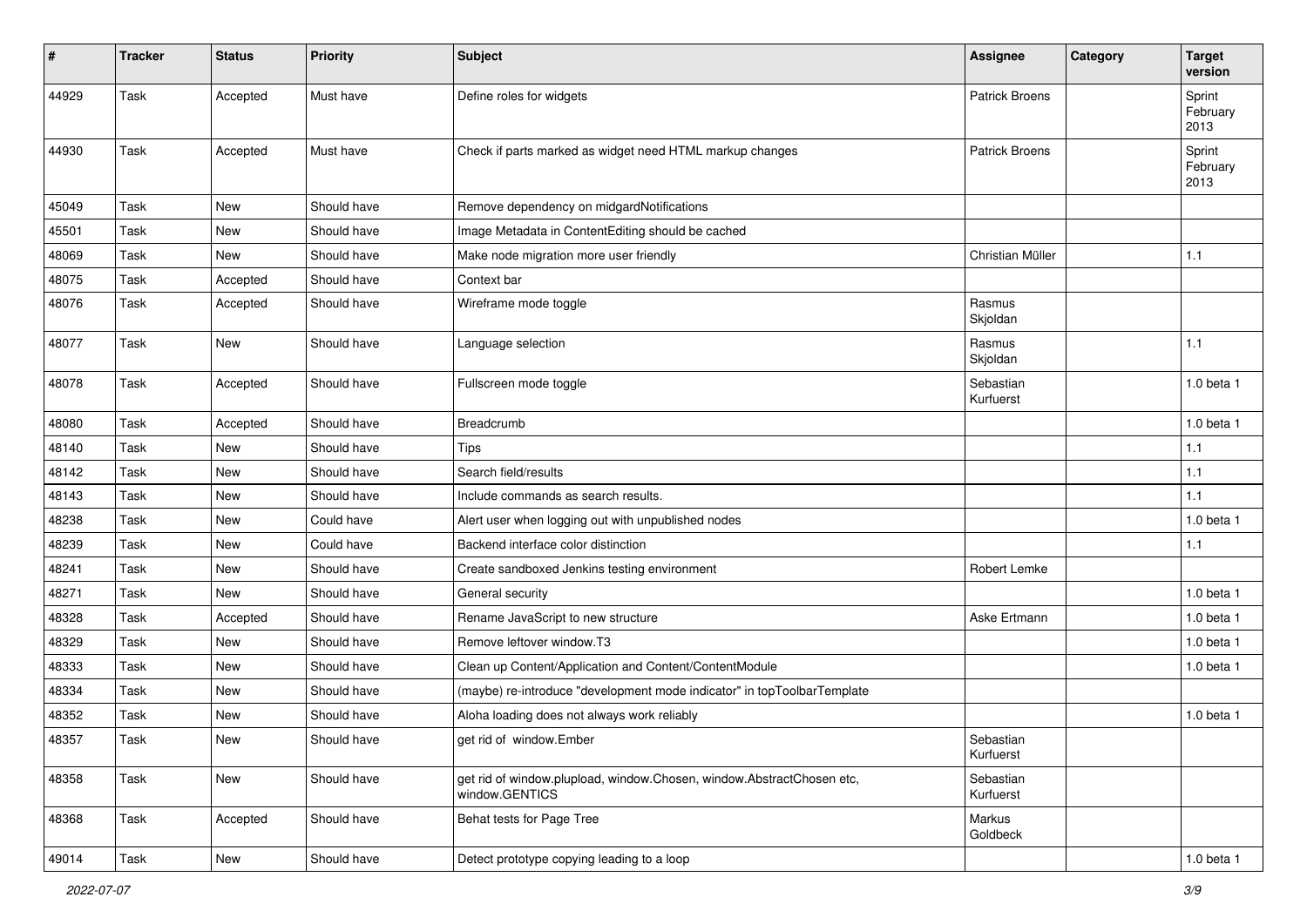| $\sharp$ | <b>Tracker</b> | <b>Status</b>     | <b>Priority</b> | <b>Subject</b>                                                               | <b>Assignee</b>    | Category               | <b>Target</b><br>version |
|----------|----------------|-------------------|-----------------|------------------------------------------------------------------------------|--------------------|------------------------|--------------------------|
| 49595    | Task           | <b>New</b>        | Should have     | Neos setup does not check for required php-gd module                         |                    |                        |                          |
| 49951    | Task           | <b>New</b>        | Should have     | Node structure / layout                                                      |                    |                        | 1.0 beta 1               |
| 49952    | Task           | <b>New</b>        | Should have     | Folder node types                                                            |                    |                        | $1.0$ beta $1$           |
| 49954    | Task           | New               | Must have       | If a user is logged out redirect to login screen after failed AJAX request   |                    |                        | 1.0 beta 1               |
| 49957    | Task           | <b>New</b>        | Should have     | Selecting a parent element doesn't change the content breadcrumb             |                    |                        | 1.0 beta 1               |
| 49958    | Task           | <b>New</b>        | Should have     | Clicking the page reloads the inspector even if the page is already selected |                    |                        | 1.0 beta 1               |
| 50385    | Task           | New               | Must have       | Folder node types                                                            |                    |                        | 1.0 beta 1               |
| 51343    | Task           | <b>New</b>        | Should have     | Add reasonable test coverage for PluginImplementation                        |                    |                        |                          |
| 52393    | Task           | <b>New</b>        | Should have     | Pagetree: Editing page title on blur bug                                     |                    |                        |                          |
| 52394    | Task           | <b>New</b>        | Should have     | Pagetree: Editing page title on blur bug                                     |                    |                        |                          |
| 52395    | Task           | <b>New</b>        | Could have      | Sites module: Removing already imported sites                                |                    |                        |                          |
| 52396    | Task           | New               | Could have      | Sites module: Error message if name field is empty                           |                    |                        |                          |
| 52397    | Task           | New               | Should have     | Fmm: Headlines of groups should be better seperated                          |                    |                        |                          |
| 52398    | Task           | New               | Should have     | Neos Backend dropdowns layout                                                |                    |                        |                          |
| 52399    | Task           | <b>New</b>        | Should have     | Fmm: Change the sites listing                                                |                    |                        |                          |
| 52400    | Task           | <b>New</b>        | Could have      | Fmm: Open button action should be changed                                    |                    |                        |                          |
| 52408    | Task           | New               | Should have     | Neos Backend: Complete broken at IE9                                         |                    |                        |                          |
| 52790    | Task           | New               | Should have     | Prefix remaining dynatree classes (drag'n'drop)                              |                    |                        |                          |
| 53457    | Task           | <b>New</b>        | Must have       | Editing in fullscreen mode doesn't work                                      |                    |                        |                          |
| 54040    | Task           | Needs<br>Feedback | Should have     | Aloha: filter<br>tags from headline elements                                 |                    |                        |                          |
| 54475    | Task           | <b>New</b>        | Should have     | Wrong redirection when logging out after change of site's state              |                    |                        |                          |
| 55313    | Task           | <b>New</b>        | Must have       | Backend routing failure with similar site names                              |                    |                        |                          |
| 55708    | Task           | <b>New</b>        | Should have     | reloadIfChanged: TRUE has no effect on dateTime properties                   |                    |                        |                          |
| 55839    | Task           | New               | Should have     | Pagetree does not handle deletings of other user                             |                    |                        |                          |
| 55840    | Task           | <b>New</b>        | Should have     | Binding of Title in Pagetree and Inspector                                   |                    |                        |                          |
| 55841    | Task           | <b>New</b>        | Should have     | New Page does not change publication state buttons                           | Steffen Frosch     |                        |                          |
| 57698    | Task           | New               | Must have       | Adding two Plugins on Page not possible because one affects the other.       |                    |                        |                          |
| 58186    | Task           | Needs<br>Feedback | Must have       | Neos with HTTPS not possible                                                 | Peter<br>Schuhmann |                        | 1.1                      |
| 58188    | Task           | New               | Must have       | Error "Server communication error: Internal Server Error" when changing URL  |                    |                        | 1.1                      |
| 58195    | Task           | New               | Should have     | header tag inlineeditable but not aloha settings                             |                    |                        |                          |
| 44989    | Task           | New               | Could have      | Make Section/ContentCollection subclassable                                  |                    | <b>Content Editing</b> | 1.1                      |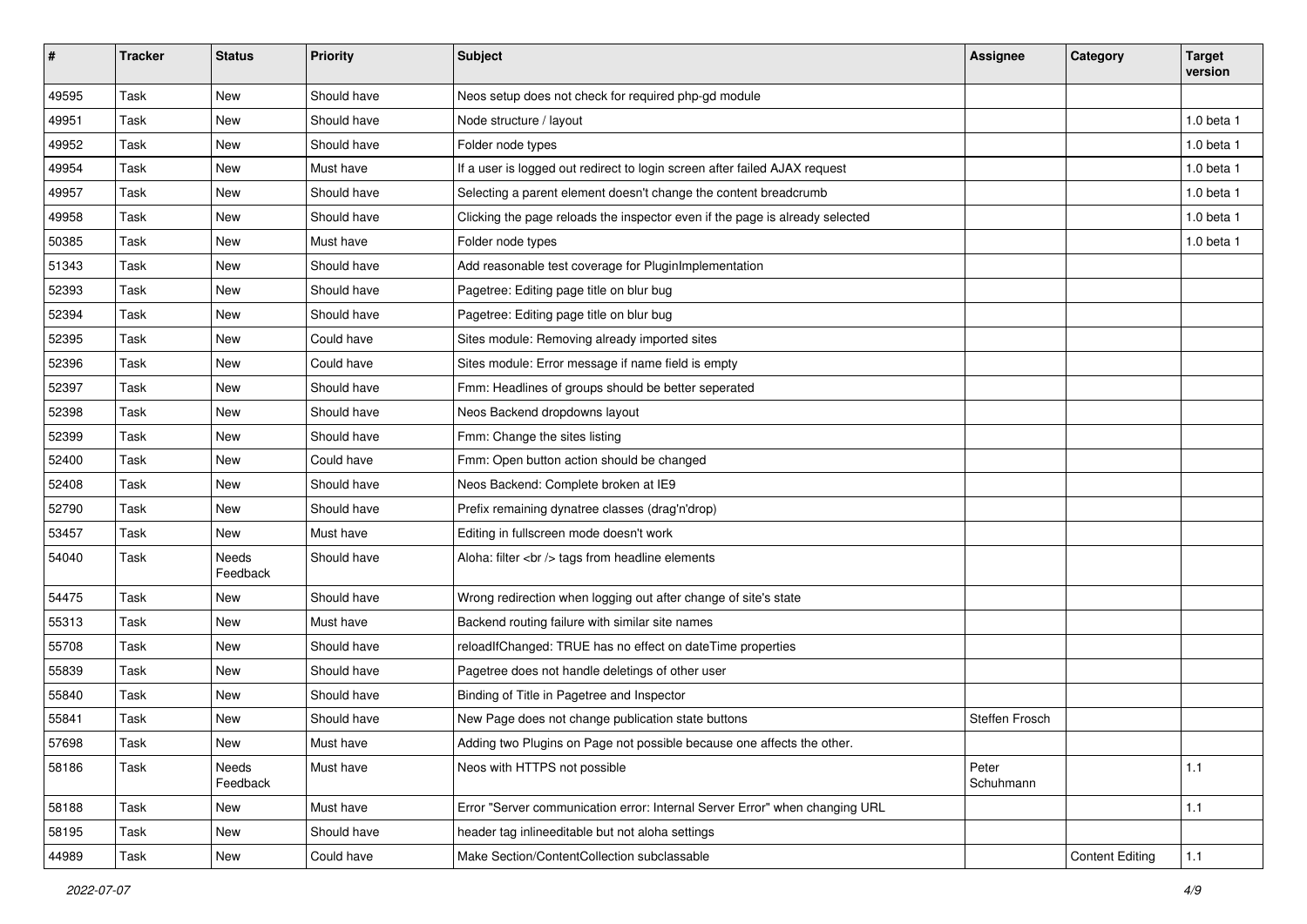| #     | <b>Tracker</b> | <b>Status</b>     | <b>Priority</b> | <b>Subject</b>                                                                                                      | <b>Assignee</b>        | Category                        | <b>Target</b><br>version |
|-------|----------------|-------------------|-----------------|---------------------------------------------------------------------------------------------------------------------|------------------------|---------------------------------|--------------------------|
| 52053 | Task           | <b>New</b>        | Should have     | Deleting Home page leaves backend inaccessible                                                                      |                        | <b>Content Editing</b>          |                          |
| 54829 | Task           | New               | Should have     | Text with Image Alignment Options                                                                                   |                        | <b>Content Editing</b>          | 1.x                      |
| 54976 | Task           | <b>New</b>        | Should have     | neos:contentElement.editable adds additional div in live                                                            |                        | <b>Content Editing</b>          |                          |
| 41931 | Task           | New               | Should have     | TODO: add the page properties in a more clever way, and only when being in backend                                  |                        | <b>Content Rendering</b>        |                          |
| 48291 | Task           | Accepted          | Should have     | Redirect management for moved pages                                                                                 | <b>Tim Kandel</b>      | <b>Content Rendering</b>        | 1.0 beta 1               |
| 48526 | Task           | Accepted          | Should have     | evaluate use of graph databases as high-performance store                                                           | Sebastian<br>Kurfuerst | <b>Content Repository</b>       |                          |
| 51927 | Task           | Accepted          | Must have       | Node type structure                                                                                                 |                        | <b>Content Repository</b>       | 1.0 beta 1               |
| 52020 | Task           | Accepted          | Should have     | clean up Node Structure between TYPO3 Neos and TYPO3.Neos.NodeTypes                                                 | Sebastian<br>Kurfuerst | Content Repository              | 1.0 beta 1               |
| 45037 | Task           | New               | Should have     | [DEMOSITE] Link to be from frontpage                                                                                |                        | General / Project               | 1.0 beta 1               |
| 45038 | Task           | <b>New</b>        | Could have      | [DEMOSITE] Design that doesnt blend in as well                                                                      |                        | General / Project               |                          |
| 45453 | Task           | <b>New</b>        | Must have       | Concept of launcher/search/dashboard/module tabs                                                                    |                        | General / Project               | 1.1                      |
| 48278 | Task           | New               | Must have       | Add "Find" FlowQuery operation                                                                                      |                        | General / Project               | 1.0 beta 1               |
| 45035 | Task           | <b>New</b>        | Could have      | 'First visit' guide                                                                                                 |                        | <b>Global User</b><br>Interface |                          |
| 53272 | Task           | <b>New</b>        | Could have      | Animated icon when saving/publishing changes                                                                        |                        | <b>Global User</b><br>Interface | 1.0 alpha $8$            |
| 40896 | Task           | New               | Should have     | Fix layout in "create account" setup step                                                                           |                        | Setup                           | Sprint 10<br>(1.0 TP1)   |
| 55010 | Task           | New               | Should have     | Wrong CSS-Styling in Installer                                                                                      |                        | Setup                           |                          |
| 8798  | Story          | On Hold           | Should have     | As Robin I want to edit basic objects in the management view.                                                       |                        |                                 |                          |
| 40309 | Story          | New               | Should have     | As a system administrator I want to see a meaningful error message if the database has<br>not been set up correctly |                        |                                 |                          |
| 40310 | Story          | Postponed         | Should have     | As any User, if no site exists I want to be redirected to the Setup wizard                                          |                        |                                 |                          |
| 40311 | Story          | New               | Should have     | As a user I want the UI to respect the lights-off principle                                                         |                        |                                 |                          |
| 40313 | Story          | Needs<br>Feedback | Should have     | As a Site Developer I can define the title and package key for a site                                               |                        |                                 |                          |
| 40322 | Story          | New               | Should have     | As a site integrator I can disable and enable imported sites                                                        |                        |                                 |                          |
| 40323 | Story          | New               | Should have     | As an site integrator I can remove an inactive imported site                                                        |                        |                                 |                          |
| 40324 | Story          | New               | Should have     | As a site integrator I can change the title, description & version of an imported site                              |                        |                                 |                          |
| 40326 | Story          | New               | Should have     | As an administrator I can create a new site package using an existing site as template                              |                        |                                 |                          |
| 40328 | Story          | New               | Should have     | As an administrator I can export selected parts of an existing site to a new site package                           |                        |                                 |                          |
| 40329 | Story          | Postponed         | Should have     | As a content manager, I want to list and edit my Content and Domain Objects inside the<br>Management view           |                        |                                 | Sprint 10<br>(1.0 TP1)   |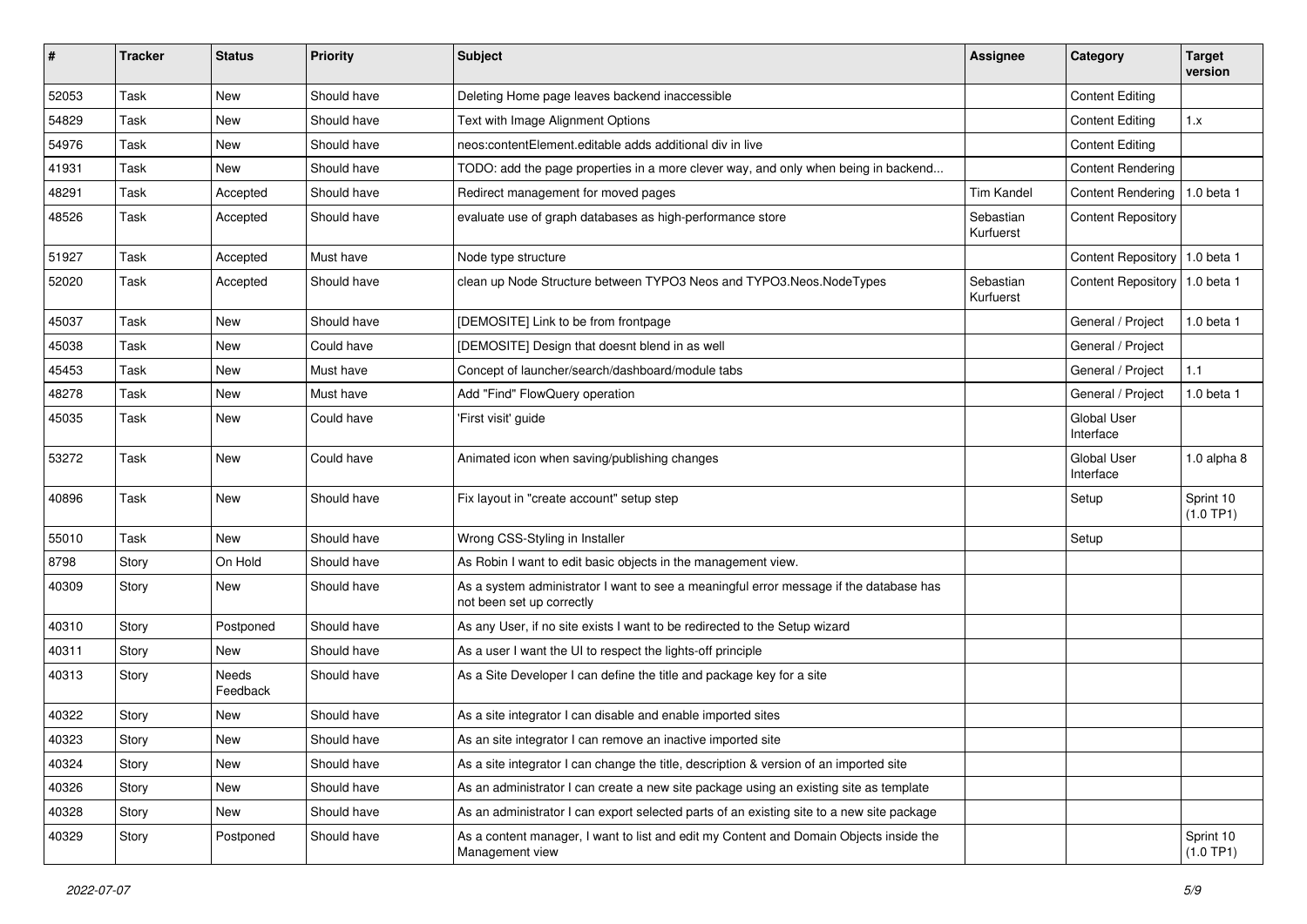| #     | <b>Tracker</b> | <b>Status</b> | <b>Priority</b> | <b>Subject</b>                                                                                                         | <b>Assignee</b> | Category | <b>Target</b><br>version   |
|-------|----------------|---------------|-----------------|------------------------------------------------------------------------------------------------------------------------|-----------------|----------|----------------------------|
| 40331 | Story          | <b>New</b>    | Should have     | As a Content Manager, I want to create multiple pages at once                                                          |                 |          |                            |
| 40335 | Story          | New           | Should have     | As an Administrator, I want to run FLOW3 CLI commands in the Launch Bar                                                |                 |          |                            |
| 40618 | Story          | New           | Should have     | [DISCUSS] As a user, I want to return to the last-used submodule when changing between<br>main modules                 |                 |          |                            |
| 40717 | Story          | Postponed     | Should have     | Add Launch Bar to other modules (Management, )                                                                         |                 |          |                            |
| 41085 | Story          | <b>New</b>    | Should have     | As an integrator, I want to use the HTML5 "header" element for indicating titles in text                               |                 |          |                            |
| 41098 | Story          | <b>New</b>    | Should have     | As a developer, I want a clean TypoScript package                                                                      |                 |          |                            |
| 41099 | Story          | <b>New</b>    | Should have     | As site integrator, I want a API reference for TypoScript objects                                                      |                 |          |                            |
| 41101 | Story          | New           | Could have      | As user, I want a well-working content editing (Bugfix Story)                                                          |                 |          |                            |
| 41103 | Story          | New           | Should have     | As everybody, I want the new product name to be used inside Phoenix                                                    |                 |          |                            |
| 41107 | Story          | New           | Should have     | As a user, I want a working demo site                                                                                  |                 |          |                            |
| 41114 | Story          | <b>New</b>    | Should have     | As a user, I want to insert inline JavaScript in the HTML content elements                                             |                 |          |                            |
| 41152 | Story          | <b>New</b>    | Could have      | As a content editor, I want to use a page tree which fits into the overall UI                                          |                 |          |                            |
| 41186 | Story          | <b>New</b>    | Could have      | as a user, I want a clean listing of nodes inside management view                                                      |                 |          | 1.1                        |
| 41592 | Story          | <b>New</b>    | Could have      | As a backend user I want to have sensible error handling                                                               |                 |          |                            |
| 41669 | Story          | New           | Should have     | As team member, I want updated deployment working                                                                      |                 |          | Sprint<br>February<br>2013 |
| 41670 | Story          | New           | Should have     | as anybody, I want an updated flow and neos website                                                                    |                 |          |                            |
| 41671 | Story          | New           | Should have     | as developer, I want to make sure that jquery and ember is cleanly encapsulated and does<br>not interfere with site JS |                 |          |                            |
| 41672 | Story          | New           | Should have     | as developer, I want to make sure that CSS is cleanly encapsulated (i.e. site CSS does not<br>change the UI css)       |                 |          |                            |
| 41679 | Story          | <b>New</b>    | Should have     | As developer, I want to use packagist org for all packages                                                             |                 |          |                            |
| 41700 | Story          | New           | Should have     | As a developer I want to have a reasonable test coverage for JavaScript                                                |                 |          |                            |
| 41701 | Story          | <b>New</b>    | Should have     | As a content editor I want to have localization support ('single tree concept')                                        |                 |          | 1.1                        |
| 41702 | Story          | New           | Should have     | As an integrator I want to configure read / write access to pages / sections                                           |                 |          |                            |
| 41850 | Story          | <b>New</b>    | Should have     | As an integrator I would like to include default content styles from Neos                                              |                 |          |                            |
| 41853 | Story          | New           | Should have     | As an integrator I want an optimized setup                                                                             |                 |          |                            |
| 41858 | Story          | <b>New</b>    | Should have     | As an integrator I want a complete feature set in TypoScript and EEL                                                   |                 |          |                            |
| 41861 | Story          | <b>New</b>    | Should have     | As any user I want a better usability of the backend UI                                                                |                 |          |                            |
| 42672 | Story          | New           | Should have     | As everybody, I want no JavaScript loading issues (Bugfix story)                                                       |                 |          |                            |
| 44923 | Story          | New           | Should have     | Multi-Lingual User Interface                                                                                           |                 |          | 1.1                        |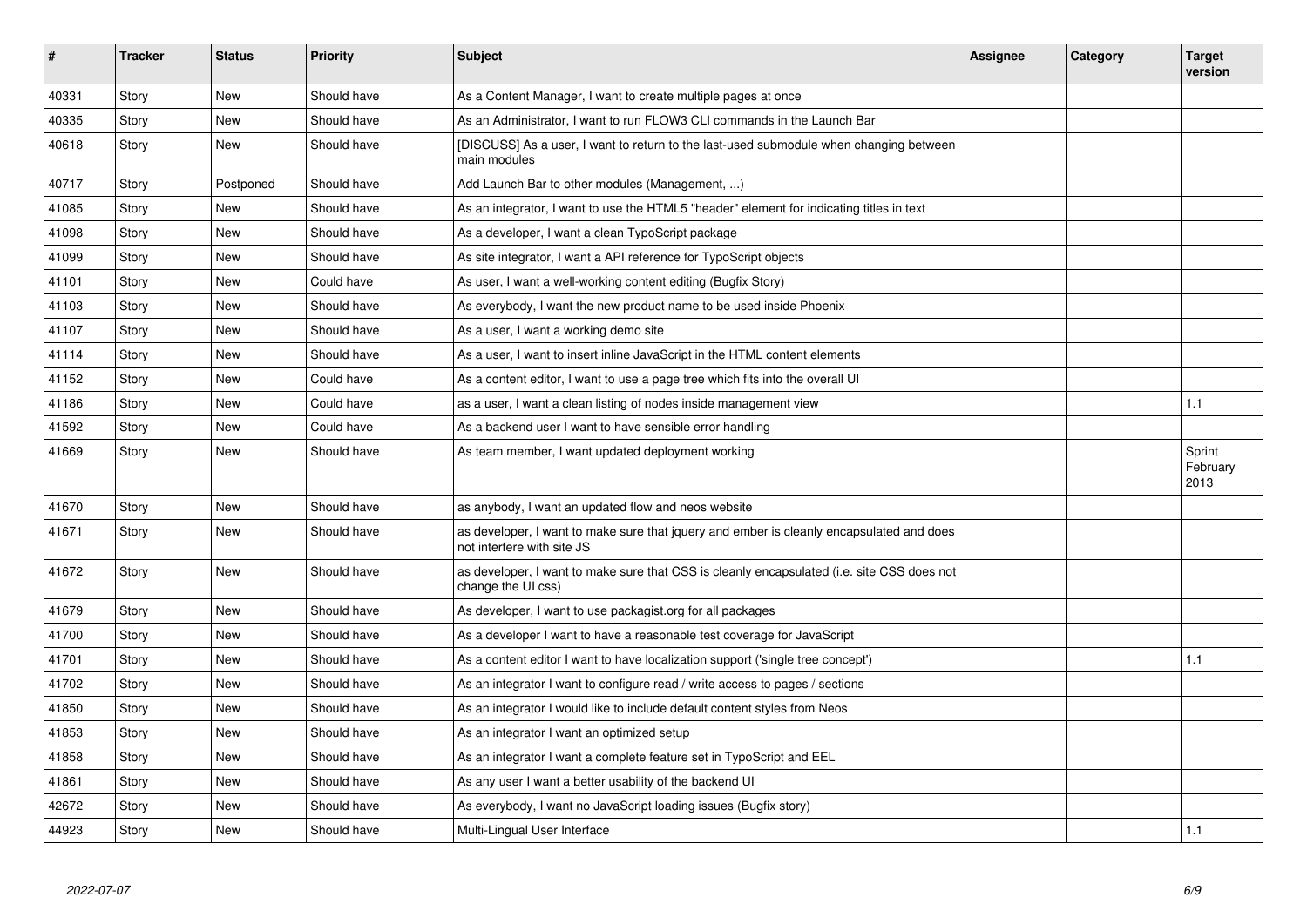| #     | <b>Tracker</b> | <b>Status</b>     | <b>Priority</b> | <b>Subject</b>                                                                                            | Assignee              | Category                 | <b>Target</b><br>version   |
|-------|----------------|-------------------|-----------------|-----------------------------------------------------------------------------------------------------------|-----------------------|--------------------------|----------------------------|
| 44932 | Story          | Needs<br>Feedback | Should have     | Update TYPO3CR Node Type Names according to concept                                                       |                       |                          | Sprint<br>February<br>2013 |
| 44957 | Story          | <b>New</b>        | Should have     | Reliable clipboard and content element handles                                                            |                       |                          | Sprint<br>February<br>2013 |
| 44977 | Story          | New               | Must have       | TYPO3 Flow (Backend) speed optimization                                                                   |                       |                          | 1.0 beta 1                 |
| 44978 | Story          | <b>New</b>        | Should have     | Multi-Device Content                                                                                      |                       |                          | 1.1                        |
| 44979 | Story          | <b>New</b>        | Should have     | Implement Frontend user / group concept                                                                   |                       |                          | 1.1                        |
| 44980 | Story          | New               | Should have     | Show activity stream of changed content in Launch Bar                                                     |                       |                          | 1.1                        |
| 45011 | Story          | <b>New</b>        | Could have      | Make user settings changeable in the Neos backend                                                         |                       |                          |                            |
| 45099 | Story          | <b>New</b>        | Should have     | As a user I want the Ui to handle an expired session correctly                                            |                       |                          | $1.0$ beta $1$             |
| 46526 | Story          | New               | Should have     | Media/Scheme aware URL handler                                                                            |                       |                          |                            |
| 50191 | Story          | Accepted          | Should have     | As an integrator I want an extensible way of including JavaScript and CSS                                 | Christopher<br>Hlubek |                          | 1.0 beta 1                 |
| 54881 | Story          | <b>New</b>        | Must have       | Sortable table columns in Neos backend modules                                                            |                       |                          |                            |
| 40316 | Story          | Postponed         | Must have       | As a content editor, I don't want anybody else to see the content of my personal workspace                | Andreas<br>Förthner   | Administration           |                            |
| 10506 | Story          | New               | Must have       | Minimalistic Media Browser (Files, Images, Documents)                                                     | Christian Müller      | <b>Content Editing</b>   | 1.0 beta 1                 |
| 13532 | Story          | <b>New</b>        | Must have       | Implement File Download Content Type                                                                      | Christian Müller      | <b>Content Editing</b>   | 1.0 beta 1                 |
| 44912 | Story          | Accepted          | Must have       | Exploration: Accessible Neos Content Editing Module                                                       | <b>Patrick Broens</b> | <b>Content Editing</b>   | Sprint<br>February<br>2013 |
| 44975 | Story          | Accepted          | Must have       | Implement module listing for Launch Bar, and fix search                                                   | Christopher<br>Hlubek | <b>Content Editing</b>   | 1.0 beta 1                 |
| 45310 | Story          | <b>New</b>        | Should have     | Implement enhanced @position syntax known from TypoScript also in the property panel<br>inspector editors |                       | <b>Content Editing</b>   | 1.0 beta 1                 |
| 44913 | Story          | On Hold           | Should have     | RESTful NodeController for easy comment creation                                                          |                       | Content<br>Management    |                            |
| 44916 | Story          | New               | Should have     | Explore: Usage of Touch Screens for Neos                                                                  | <b>Patrick Broens</b> | Content<br>Management    | Sprint<br>February<br>2013 |
| 40336 | Story          | New               | Could have      | As a Site Integrator I want to see a list of rendering issues                                             |                       | <b>Content Rendering</b> | 1.0 beta 1                 |
| 44919 | Story          | Accepted          | Should have     | Use Expose for listing BlogPost-Nodes in Frontend                                                         | <b>Marc Neuhaus</b>   | <b>Content Rendering</b> | Sprint<br>February<br>2013 |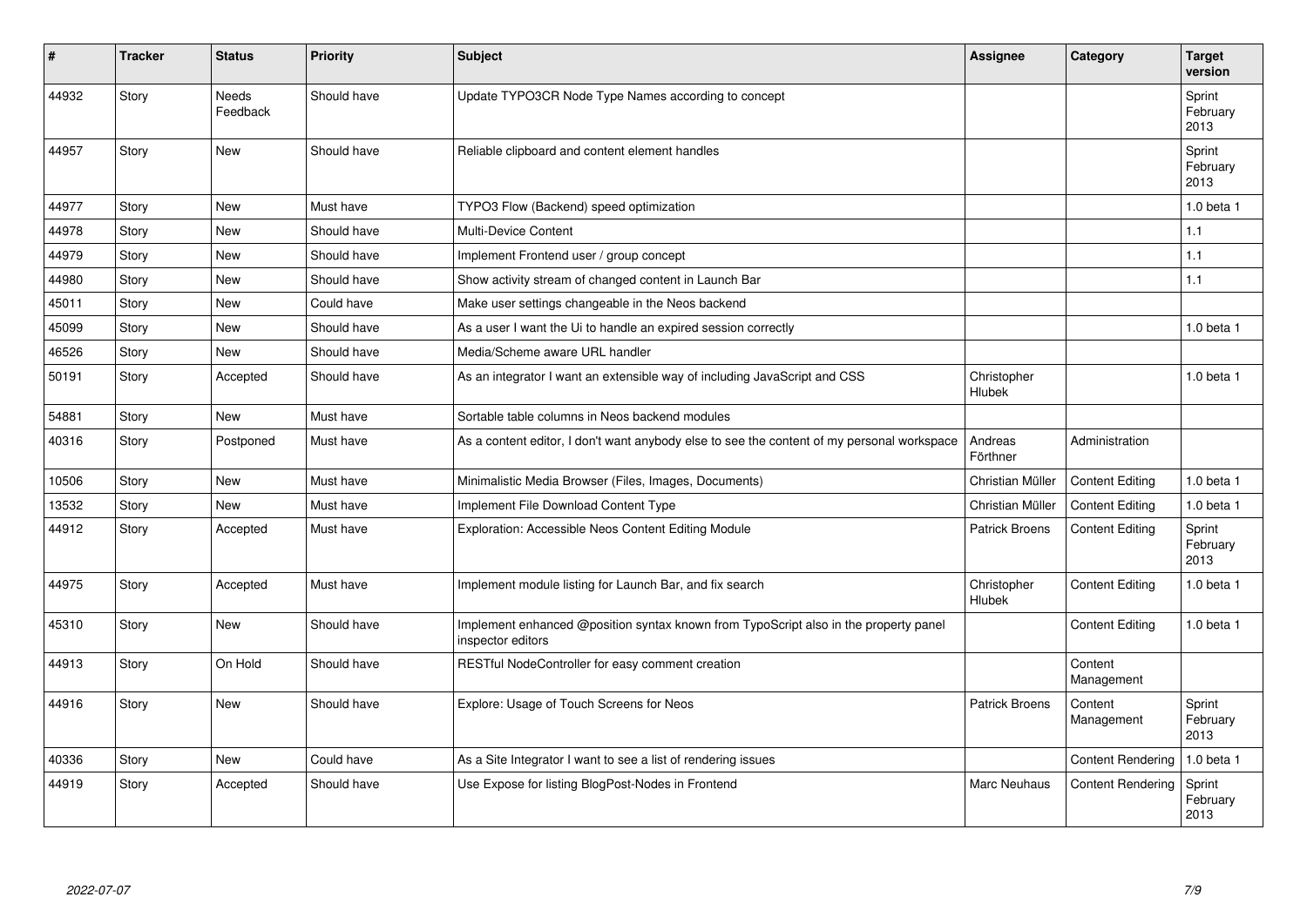| #     | <b>Tracker</b> | <b>Status</b> | Priority             | Subject                                                                              | Assignee               | Category                  | <b>Target</b><br>version   |
|-------|----------------|---------------|----------------------|--------------------------------------------------------------------------------------|------------------------|---------------------------|----------------------------|
| 44921 | Story          | Accepted      | Should have          | Decide TypoScript and TYPO3CR Naming                                                 | Sebastian<br>Kurfuerst | <b>Content Rendering</b>  | Sprint<br>February<br>2013 |
| 45758 | Story          | Accepted      | Should have          | Provide a way to control escaping of content through TypoScript                      | Sebastian<br>Kurfuerst | <b>Content Rendering</b>  | 1.0 beta 1                 |
| 44981 | Story          | New           | Should have          | Rename Node Types to final names                                                     |                        | Content Repository Sprint | February<br>2013           |
| 41586 | Story          | Accepted      | Could have           | write Neos Integrator Guide                                                          | Sebastian<br>Kurfuerst | Documentation             | 1.0 beta 1                 |
| 44969 | Story          | New           | Should have          | Document Two-Tree Localization Approach                                              |                        | Documentation             | 1.0 beta 1                 |
| 44970 | Story          | <b>New</b>    | Must have            | Define Neos 1.0 API                                                                  | Robert Lemke           | Documentation             | 1.0 beta 1                 |
| 40469 | Story          | New           | Could have           | (low prio) As a user I want to get redirected to setup tool if install is incomplete |                        | Setup                     |                            |
| 8792  | Epic           | <b>New</b>    | Could have           | EPIC: Speed and Contentcaching                                                       |                        |                           |                            |
| 10508 | Epic           | <b>New</b>    | Must have            | EPIC: Roles / Security for BE and FE / Usermanagement                                |                        |                           |                            |
| 10509 | Epic           | New           | Should have          | EPIC: Workspaces and Publishing Workflows                                            |                        |                           |                            |
| 10513 | Epic           | <b>New</b>    | Won't have this time | EPIC: System-Monitoring / Maintenance                                                |                        |                           |                            |
| 12443 | Epic           | New           | Should have          | EPIC: performant Contenttargeting (personalisation)                                  |                        |                           |                            |
| 40294 | Epic           | <b>New</b>    | Should have          | EPIC: Inline Editing Support (Links, Content Types, Plugin)                          |                        |                           |                            |
| 40297 | Epic           | <b>New</b>    | Must have            | EPIC: Basic Page Tree Operations                                                     |                        |                           |                            |
| 40298 | Epic           | <b>New</b>    | Should have          | EPIC: Design / Icons                                                                 |                        |                           |                            |
| 40299 | Epic           | New           | Must have            | EPIC: Content Security (Workspaces)                                                  |                        |                           |                            |
| 40300 | Epic           | <b>New</b>    | Should have          | EPIC: Consistent UI Design (Bootstrap)                                               |                        |                           |                            |
| 40301 | Epic           | <b>New</b>    | Should have          | EPIC: System Log Viewer / Audit                                                      |                        |                           |                            |
| 40302 | Epic           | <b>New</b>    | Should have          | <b>EPIC: Account Profile</b>                                                         |                        |                           |                            |
| 40306 | Epic           | New           | Should have          | EPIC: Content import from TYPO3                                                      |                        |                           |                            |
| 40307 | Epic           | New           | Should have          | EPIC: Custom View for Data Types                                                     |                        |                           |                            |
| 40308 | Epic           | <b>New</b>    | Should have          | EPIC: In-table editing for items in the Management View                              |                        |                           |                            |
| 40320 | Epic           | New           | Should have          | EPIC: User Interface style and implementation guide                                  |                        |                           |                            |
| 40332 | Epic           | New           | Should have          | EPIC: Management view content editing                                                |                        |                           |                            |
| 40334 | Epic           | New           | Should have          | EPIC: Module Overview Pages                                                          |                        |                           |                            |
| 40473 | Epic           | New           | Should have          | Bootstrap based login screen                                                         |                        |                           |                            |
| 45455 | Epic           | New           | Could have           | Different tree types (nodes)                                                         |                        |                           | 1.1                        |
| 45009 | Work Package   | New           | Should have          | [EPIC] mobile phone version of content editing                                       |                        |                           |                            |